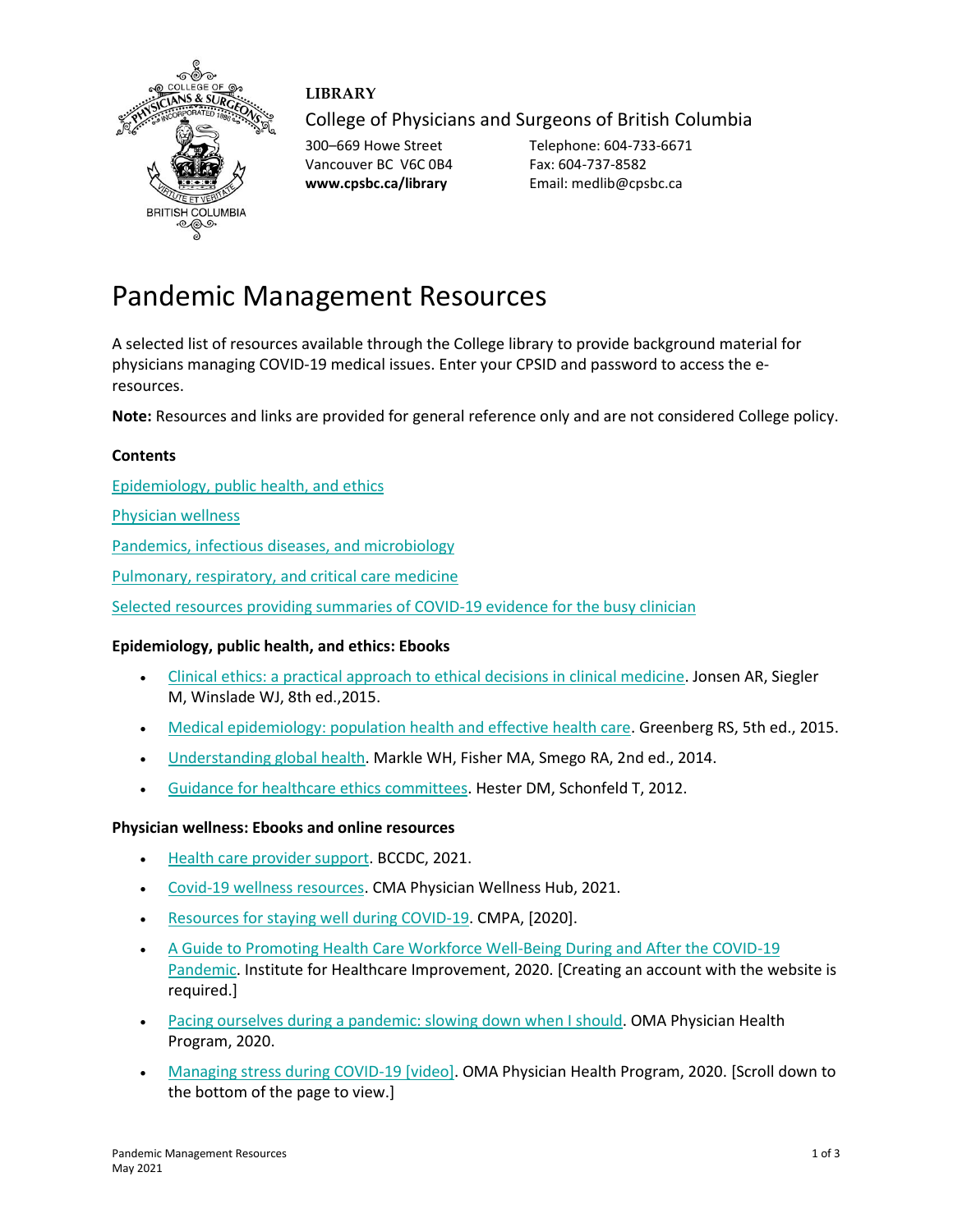- [The art and science of physician wellbeing: a handbook for physicians and trainees.](https://www.cpsbc.ca/proxyauth/?url=https%3A%2F%2Febookcentral.proquest.com%2Flib%2Fcpsbcca%2Fdetail.action%3FdocID%3D5776164) Roberts LW, Trockel M, 2019.
- [The resilient physician: a pocket guide to stress management.](https://www.cpsbc.ca/proxyauth/?url=https%3A%2F%2Febookcentral.proquest.com%2Flib%2Fcpsbcca%2Fdetail.action%3FdocID%3D4987498) Kelly JD, Kelly AM, 2018.
- [Physician mental health and well-being: research and practice.](https://www.cpsbc.ca/proxyauth/?url=https%3A%2F%2Febookcentral.proquest.com%2Flib%2Fcpsbcca%2Fdetail.action%3FdocID%3D4900830) Brower KJ, Riba MB, 2017.
- [The reflective practitioner: how professionals think in action.](https://www.cpsbc.ca/proxyauth/?url=https%3A%2F%2Febookcentral.proquest.com%2Flib%2Fcpsbcca%2Fdetail.action%3FdocID%3D4816972) Schon DA, 2016.

#### <span id="page-1-0"></span>**Pandemics, infectious diseases, and microbiology: Ebooks**

- Psychiatry of pandemics: a [mental health response to infection outbreak.](https://www.cpsbc.ca/proxyauth/?url=https%3A%2F%2Febookcentral.proquest.com%2Flib%2Fcpsbcca%2Fdetail.action%3FdocID%3D5776029) Huremovia D, 2020.
- [Vaccines for older adults: current practices and future opportunities.](https://www.cpsbc.ca/proxyauth/?url=https%3A%2F%2Febookcentral.proquest.com%2Flib%2Fcpsbcca%2Fdetail.action%3FdocID%3D6184689) Weinberger B, Fulop T, 2020.
- [Adult vaccinations: changing the immunization paradigm.](https://tinyurl.com/2zw9jz4r) Michel JP, Maggi S, 2019.
- [Communicable disease control and health protection handbook.](https://tinyurl.com/4r2jpdhw) Hawker J, Begg N, Reintjes R, Ekdahl K, Edeghere O, van Steenbergen JE, 4th ed., 2019.
- Feigin and Cherry'[s textbook of pediatric infectious diseases.](https://www.cpsbc.ca/proxyauth/?url=https%3A%2F%2Fwww.clinicalkey.com%2Fdura%2Fbrowse%2FbookChapter%2F3-s2.0-C20141033200) Cherry JD, Harrison GJ, Kaplan SL, Steinbach WJ, Hotez PJ, 8th ed., 2019.
- [Jawetz, Melnick, & Adelberg](https://www.cpsbc.ca/proxyauth/?url=https%3A%2F%2Faccessmedicine.mhmedical.com%2Fbook.aspx%3Fbookid%3D2629)'s medical microbiology. Riedel S, Morse SA, Mietzner T, Miller S, 28th ed., 2019.
- The clinician's vaccine safety resource guide: optimizing prevention of vaccine-preventable [diseases across the lifespan.](https://tinyurl.com/rj3dv4fm) Dudley M, Salmon DA, Halsey NA, et al, 2018.
- [Evidence-based infectious diseases.](https://www.cpsbc.ca/proxyauth/?url=https%3A%2F%2Febookcentral.proquest.com%2Flib%2Fcpsbcca%2Fdetail.action%3FdocID%3D5425023) Mertz D, Smaill F, Daneman N, 3rd ed., 2018.
- [Highly infectious diseases in critical care.](https://tinyurl.com/2ub3wp9x) Hidalgo J, Colburn LW, 2018.
- [Review of medical microbiology and immunology: a guide to clinical infectious diseases.](https://www.cpsbc.ca/proxyauth/?url=https%3A%2F%2Faccessmedicine.mhmedical.com%2Fbook.aspx%3Fbookid%3D2381) Levinson W,-Hong PC, Joyce E, Nussbaum J, Schwartz B, 15th ed., 2018.
- Ciottone'[s disaster medicine.](https://www.cpsbc.ca/proxyauth/?url=https%3A%2F%2Fwww.clinicalkey.com%2Fdura%2Fbrowse%2FbookChapter%2F3-s2.0-C20130006937) Ciottone GR, 2nd ed., 2016.
- Hunter's tropical [medicine and emerging infectious disease.](https://tinyurl.com/bxp5zbr4) Magill AJ, Ryan ET, Hill D, Solomon T, 9th ed., 2013.
- [Travel medicine.](https://tinyurl.com/33c4c8a9) Keystone JS, Freedman DO, Kozarsky PE, Connor BA, Nothdurft HD, 3rd ed., 2013.
- [Vaccines.](https://tinyurl.com/ypk9r8c6) Plotkin SA, Offit PA, Orenstein WA, 6th ed., 2013.

#### <span id="page-1-1"></span>**Pulmonary, respiratory, and critical care medicine: Ebooks**

- [Principles of pulmonary medicine.](https://tinyurl.com/5e4twpbj) Weinberger SE, Cockrill BA, Mandel J, 2019.
- [Highly infectious diseases in critical care.](https://tinyurl.com/2ub3wp9x) Hidalgo J, Woc-Colburn L, 2018.
- [Pulmonary physiology.](https://www.cpsbc.ca/proxyauth/?url=https%3A%2F%2Faccessmedicine.mhmedical.com%2Fbook.aspx%3Fbookid%3D2288) Levitzky MG, 9th ed., 2018.
- [Clinical manifestations and assessment of respiratory disease.](https://www.cpsbc.ca/proxyauth/?url=https%3A%2F%2Febookcentral.proquest.com%2Flib%2Fcpsbcca%2Fdetail.action%3FdocID%3D2074585) Des Jardins T, Burton GG, 2016.
- [Evidence-based practice of critical care.](https://tinyurl.com/syfwmxy4) Deutschman CS, Neligan PJ, 2nd ed., 2016.
- Fishman'[s pulmonary diseases and disorders.](https://www.cpsbc.ca/proxyauth/?url=https%3A%2F%2Faccessmedicine.mhmedical.com%2Fbook.aspx%3Fbookid%3D1344) Grippi MA, Elias JA, Fishman JA, Kotloff RM, Pack AI, Senior RM, 5th ed., 2015.